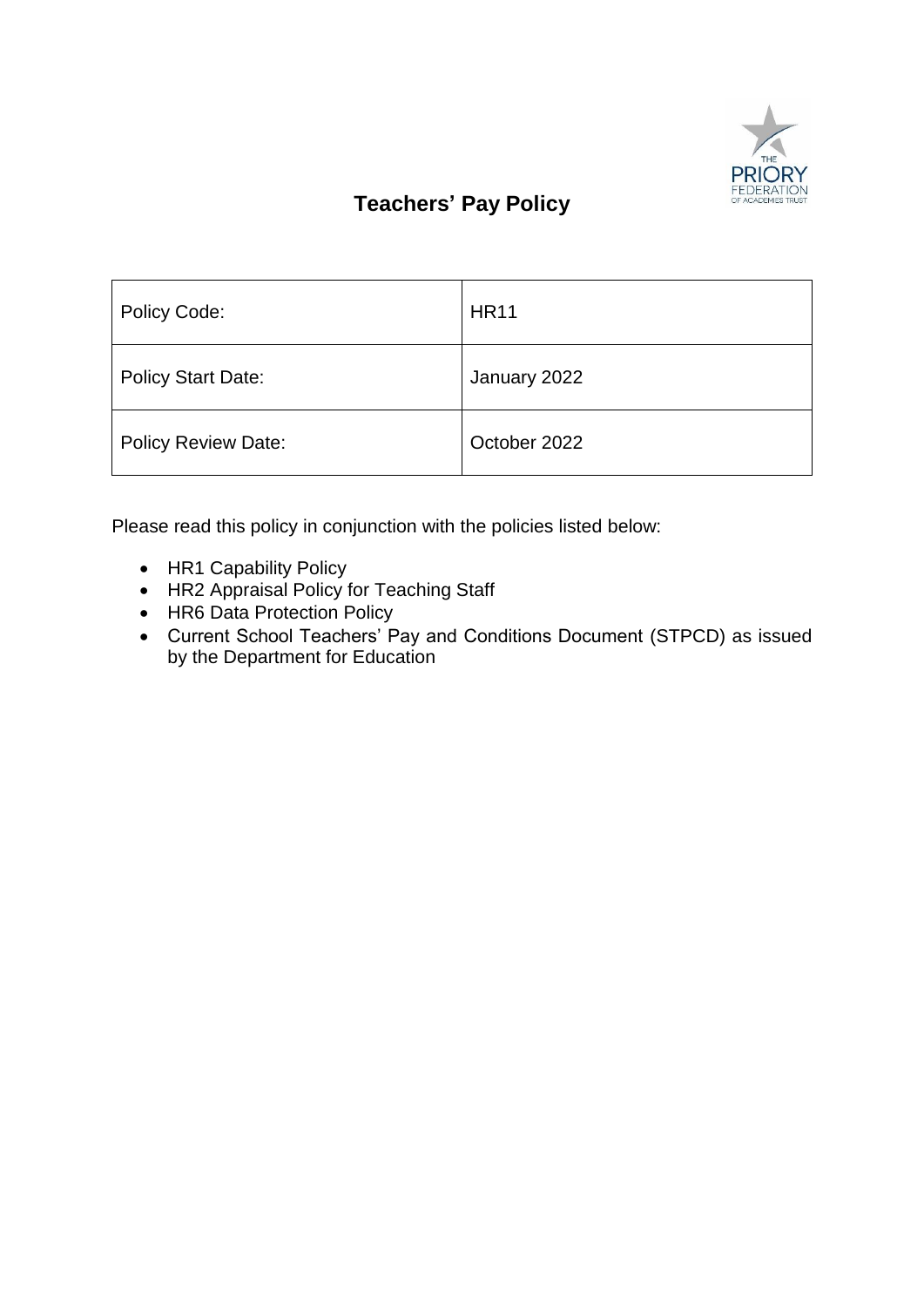

# **1 Policy Statement**

- 1.1 This policy sets out the framework for making decisions on teachers' pay. It has been developed to comply with current legislation and follows closely the requirements of the School Teachers' Pay and Conditions Document (STPCD) and in accordance with the principles of public life - objectivity, openness and accountability.
- 1.2 This policy does not form part of any employee's contract of employment and it may be amended at any time.
- 1.3 References to the Trust or Academy within this policy specifically include all Primary, Secondary and Special Educational Needs academies within the Trust, as well as the Early Years setting at the Priory Witham Academy, Priory Apprenticeships and Lincolnshire SCITT.

# **2 Roles, Responsibilities and Implementation**

- 2.1 The Trust's Pay, Performance and HR Committee makes pay decisions at the Trust. This committee is made up of the Chair and Vice-Chair of the Trust, the Director of Human Resources and the Chief Executive. The Headteachers attend the Pay and Performance Committee, when invited, in an advisory capacity.
- 2.2 Pay decisions are based on appraisal outcomes. Pay recommendations are made in writing as part of a teacher's annual appraisal report (see HR2 Appraisal Policy for Teaching Staff).

# **3 Aim**

- 3.1 The Trust's Teachers' Pay Policy aims to:
	- a) help achieve the overall aims of the Trust;
	- b) help achieve excellent outcomes for all students;
	- c) support the recruitment and retention of a high-quality workforce;
	- d) develop a high-quality teaching workforce by investing in professional and personal development;
	- e) complement the Trust's HR2 Appraisal Policy for Teaching Staff which is supportive and developmental and ensures teachers have the skills and support to do their job effectively;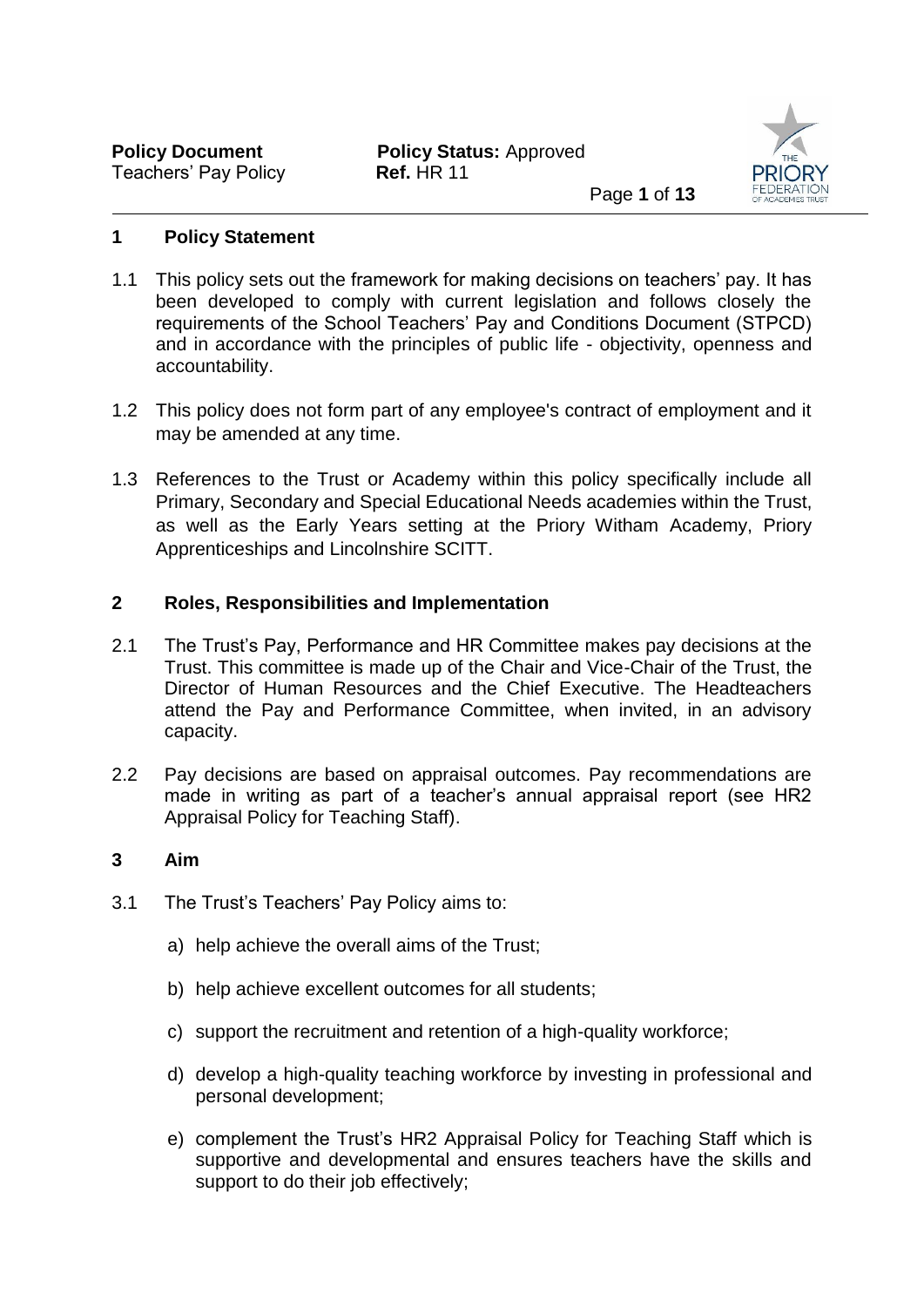

- f) complement the delivery of the statutory appraisal process and make robust decisions on teacher and leadership pay;
- g) enable the Trust to recognise and reward teachers appropriately for their contribution to the Trust;
- h) help to ensure that decisions on pay are managed in a fair, just and transparent way whilst eliminating unnecessary bureaucracy for all concerned. The use of evidence in this process will be proportionate and clearly rooted in the appraisal process;
- i) ensure that there is no pay discrimination in decision-making and that decisions on pay (where applicable) are based on evidence and can be justified.

## **4 Pay Reviews**

- 4.1 The Trust will ensure that each teacher's salary is reviewed annually, by no later than 31 October each year, or no later than 31 December each year for Headteachers and Directors. Any pay increase determined by this review will be backdated to 1 September of the same academic year. Pay reviews in this Trust will be carried out in a manner that minimises the impact on workload for individual teachers, line managers and Headteachers.
- 4.2 Independent from the appraisal process salary will also be reviewed if a teacher takes up a new post with effect from the date the post commenced or in other circumstances as required, with effect from the relevant date.
- 4.3 All teachers will be notified in writing within one month of a decision on pay setting out their salary, any payments or other financial benefits awarded, where a copy of the staffing structure and pay policy may be inspected and any other information required by STPCD.

## **5 Basic Pay Determination on Appointment**

- 5.1 The Trust will determine the pay range for a vacancy prior to advertising it. On appointment, it will determine the starting salary within that range to be offered to the successful candidate.
- 5.2 In making such determinations, the Trust will take into account a range of factors, including:
	- a) the nature of the post;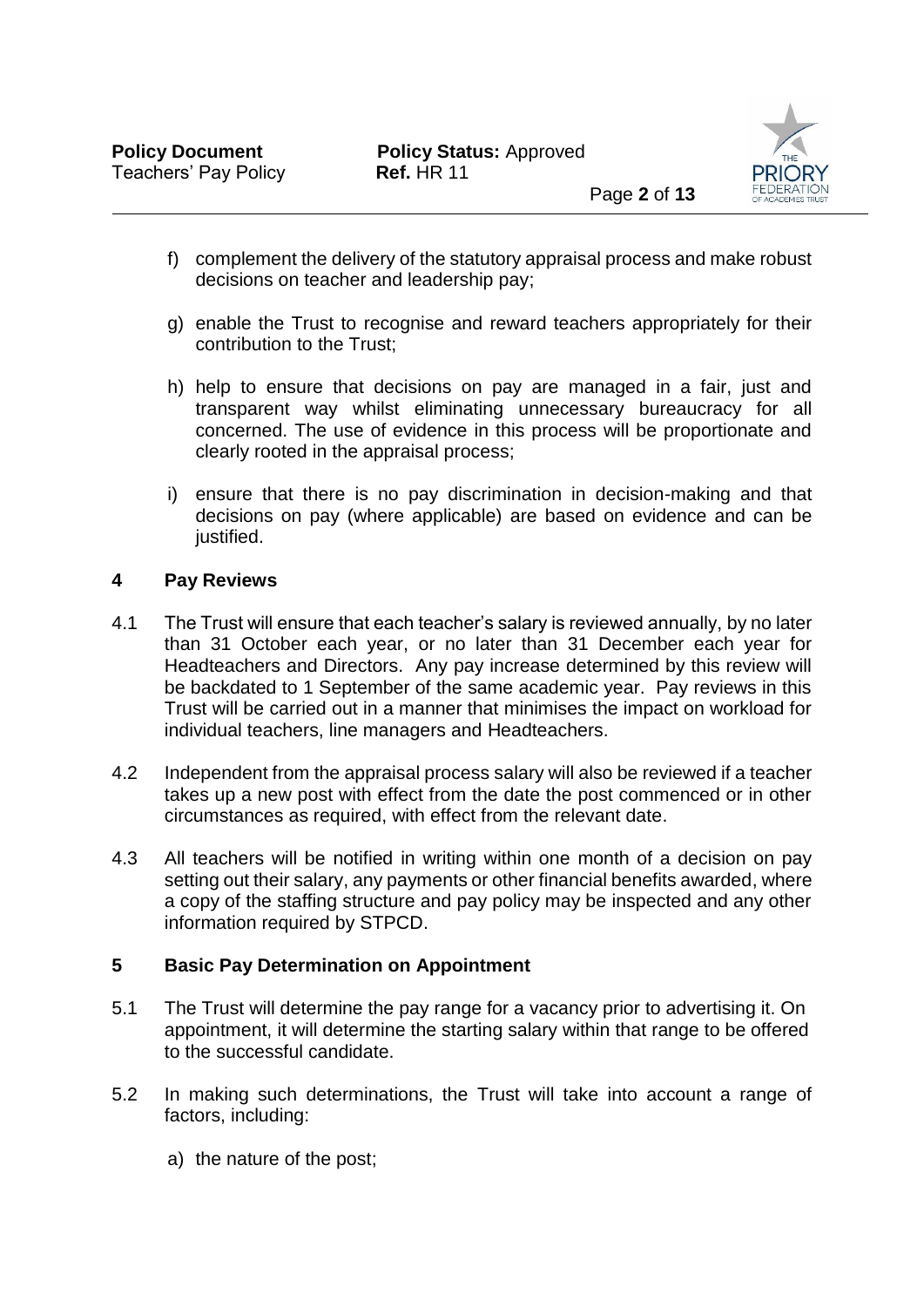

- b) the level of qualifications, skills and experience required;
- c) the level of qualifications, skills and experience of the candidates;
- d) market conditions;
- e) the wider school context and strategic priorities;
- f) the current salary of the candidates.

## **6 Assessment of Pay Progression**

- 6.1 All teachers will receive regular feedback on their performance and are subject to an annual appraisal process. The arrangements for the teacher appraisal process is set out in the Trust's HR2 Appraisal Policy for Teaching Staff.
- 6.2 Decisions regarding pay progression will be made with reference to the appraisal process. A fair and transparent assessment process will be in place where decisions are based on evidence whilst being proportionate to be able to support robust decisions. Evidence should be readily available from day to day practice in school and be considered in the context of minimising bureaucracy.
- 6.3 In this Trust, judgements of performance will be made in relation to how the teacher has met appraisal outcomes, their objectives, CPD and the Teachers' Standards (unless other standards apply for a particular post) and their contribution to the Trust.
- 6.4 The evidence we will use may include, but not be limited to examples of evidence set out in the Trust's HR2 Appraisal Policy for Teaching Staff. Objectives and performance management discussions will not be based on teacher generated data and predictions, or solely on the assessment data for a single group of pupils.
- 6.5 Teachers' appraisal reports will contain pay recommendations. These recommendations will be reviewed by the Headteacher and will be moderated across the Trust. Final decisions about whether or not to accept a pay recommendation will be made by the Trust's Pay, Performance and HR Committee, once it is satisfied that the process has been managed effectively.
- 6.6 Additional progression may be considered in accordance with the criteria set out in this policy.
- 6.7 Where teaching, progress or compliance with the Teachers' Standards (where applicable) is not meeting expectations, the Headteacher will determine support and, if necessary, the capability procedure will be used. If objectives have not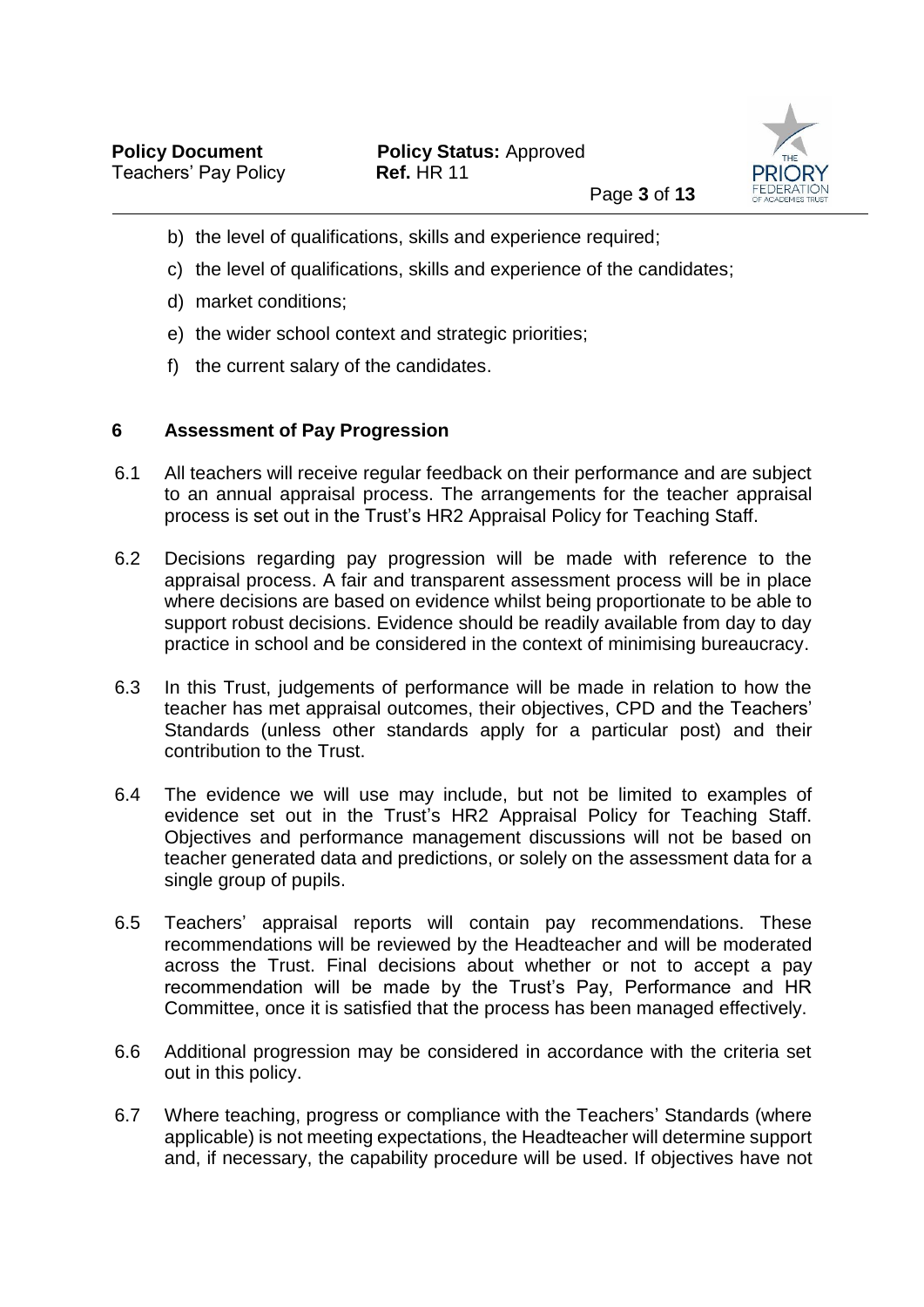

been met through the formal capability procedure, there would be no pay progression during that year.

6.8 The Trust will consider its approach in the light of its budget and ensure that appropriate funding is allocated for pay progression at all levels.

# **7 Main Pay Range**

7.1 The pay scale range used will be in accordance with STPCD, which is currently £25,714 - £36,961. Within this range there are six points in line with the advisory points set out at Annex 3 of STPCD as follows:

| Points         | Salary   |
|----------------|----------|
| M <sub>1</sub> | £25,714  |
| M <sub>2</sub> | £27,600  |
| M <sub>3</sub> | £29,664  |
| M4             | £31,778  |
| M <sub>5</sub> | £34, 100 |
| M6             | £36, 961 |

(Figures current at policy start date).

# **8 Pay progression for main pay range teachers**

- 8.1 Eligible main pay range teachers will be automatically considered for progression and no application will be necessary. However, annual pay progression within the range is not automatic and decisions regarding pay progression will be clearly attributable to the teacher's performance with reference to the appraisal process and the criteria set out in this policy.
- 8.2 Teachers will progress [by one point] until they reach the top of their range if in the professional judgement of the [Headteacher] they can demonstrate and the [Governance board/Governing Body] is satisfied that there is evidence of:
	- a) All objectives being met
	- b) The Teachers' Standards being met in full
- 8.3 In exceptional cases, where performance is judged by the Headteacher to be significantly above the high expectations set by the Trust, consideration will be given to progression in excess of one point if that performance has been sustained. In determining these cases the Headteacher will consider:
	- a) quality of teaching:
	- b) impact on pupils and other adults in the organisation;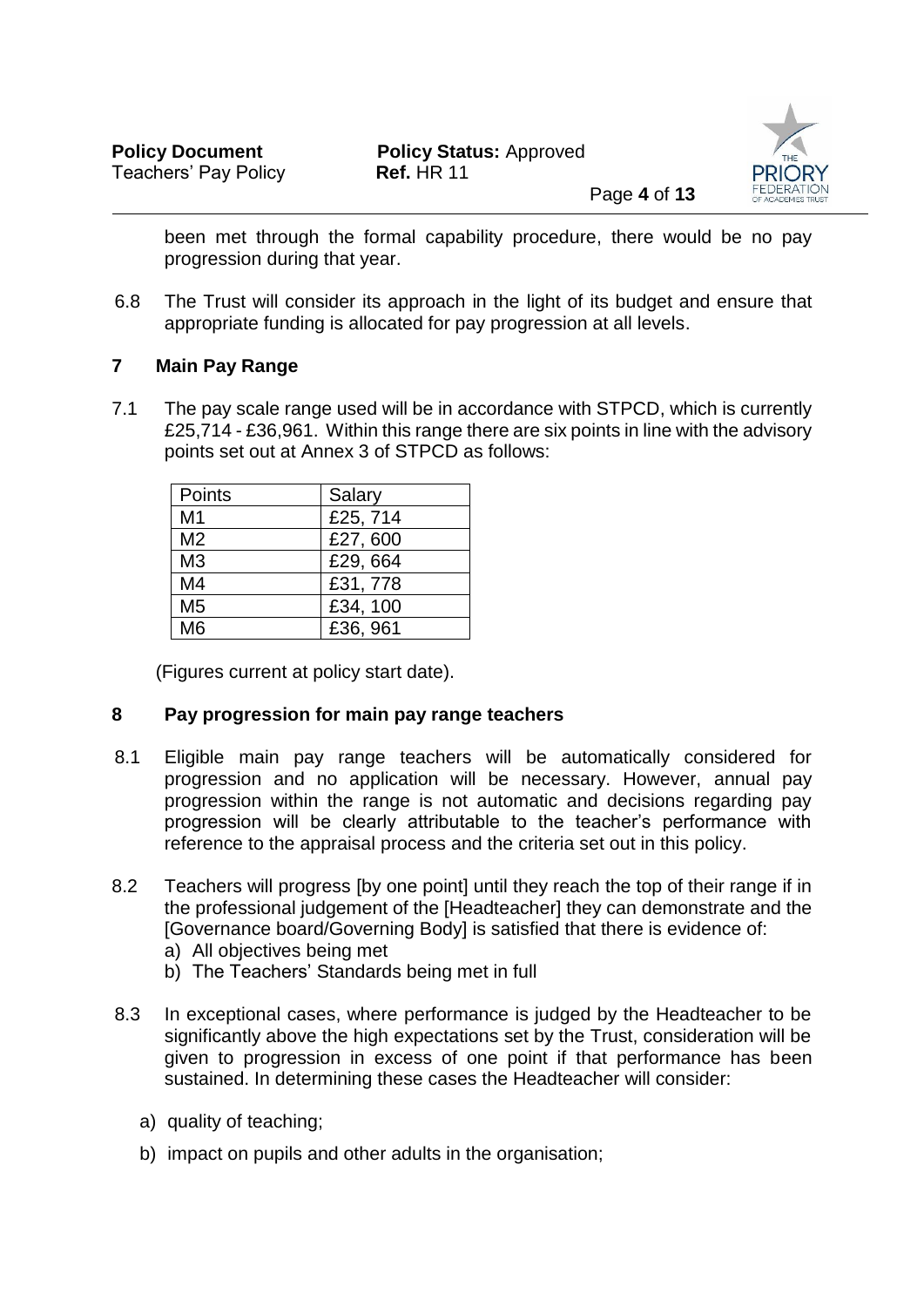

- c) the Teachers' Standards;
- d) a wider contribution to the Trust.

# **9 Applying to the Upper Pay Range**

- 9.1 The expectation in the Trust is that teachers who successfully achieve progression to the upper pay range will be able to demonstrate that they meet not only the Teachers' Standards, but are also highly competent in all elements of the standards and that their achievements and contributions to the Academy are substantial and sustained.
- 9.2 Qualified teachers are able to apply for progression to the next band after two years of successful appraisals that have not been interrupted by movement to capability.
- 9.3 The upper pay range used will be in accordance with the STPCD, which is currently £38,690 - £41,604 per annum and has three pay points in line with the advisory points set out at Annex 3 of STPCD as follows:

| Points | Salary  |
|--------|---------|
| UP1    | £38,690 |
| UP2.   | £40,124 |
| UP3    | £41,604 |

(Figures current at policy start date).

- 9.4 Any qualified teacher may apply to be paid on the upper pay range and any such application must be assessed in line with this policy. It is the responsibility of the teacher to decide whether or not they wish to apply to be paid on the upper pay range.
- 9.5 Applications may be made once a year between 1 September and 31 October.
- 9.6 Applications must be in writing using the Trust's application process and should contain evidence from the previous two years. Application forms must be submitted to the Headteacher.
- 9.7 The Trust criteria for progression to the upper pay range must include evidence from the past two years of a sustained and substantial contribution from a highly competent teacher. Evidence includes:
	- Successful objectives from the appraisal cycles;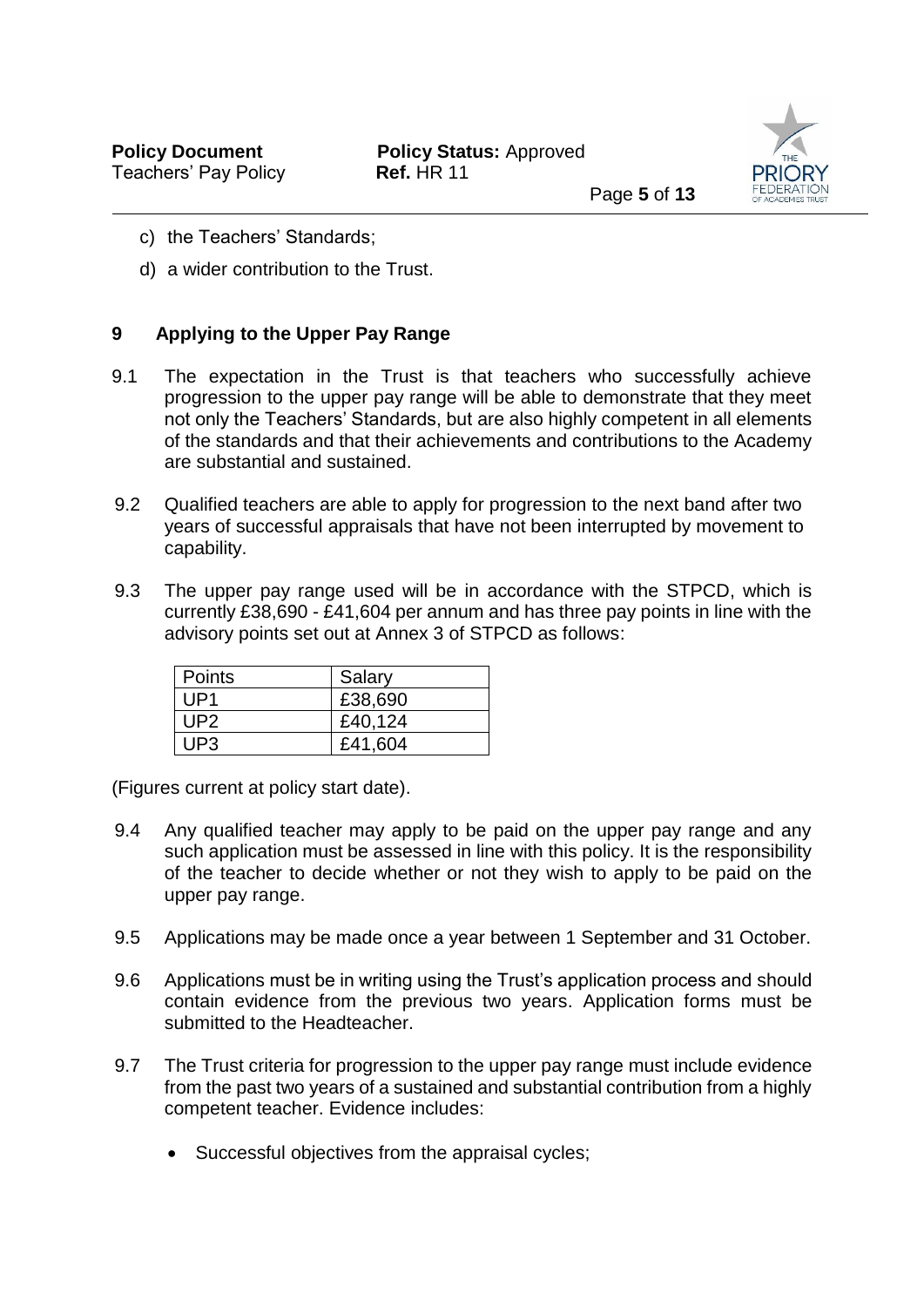

- teaching being evaluated as consistently good/outstanding;
- formal coaching, directed by members of SLT, to support colleagues who go on to achieve improved outcomes;
- acting as a role model for Teaching and Learning;
- a commitment to the Maximising Effectiveness Programmes and personal and professional development focused on improving outcomes for students;
- high levels of competency in all areas of the Teachers' Standards;
- a unique and pivotal contribution to the life of the Trust.
- 9.8 The application will be assessed by the Headteacher. The Trust's Pay, Performance and HR Committee will make the final decision after ensuring that the process has been managed effectively.
- 9.9 If successful, applicants will move to the upper pay range and be backdated to 1 September of that year.
- 9.10 Ordinarily a successful teacher will be placed on the bottom of the upper pay range. In exceptional circumstances the Headteacher may recommend a higher salary.
- 9.11 If unsuccessful, feedback will be provided in writing, along with confirmation of the process for appeals.
- 9.12 Any appeal against a decision not to move the teacher to, or within, the upper pay range will be heard under the Trust's appeals arrangements for pay progression – see Section 18.

## **10 Pay progression for upper pay range teachers**

- 10.1 Once a teacher has moved on to the upper pay range, if eligible, they will be considered for further progression annually. Pay progression within the range is not automatic and decisions regarding pay progression will be attributable to the teacher's performance with reference to the appraisal process.
- 10.2 Upper pay range teachers will progress by one point, until they reach the top of the range, if they can demonstrate, and the Trust is satisfied, that there is substantial and sustained evidence of:
	- appraisal cycles demonstrate that objectives have been exceeded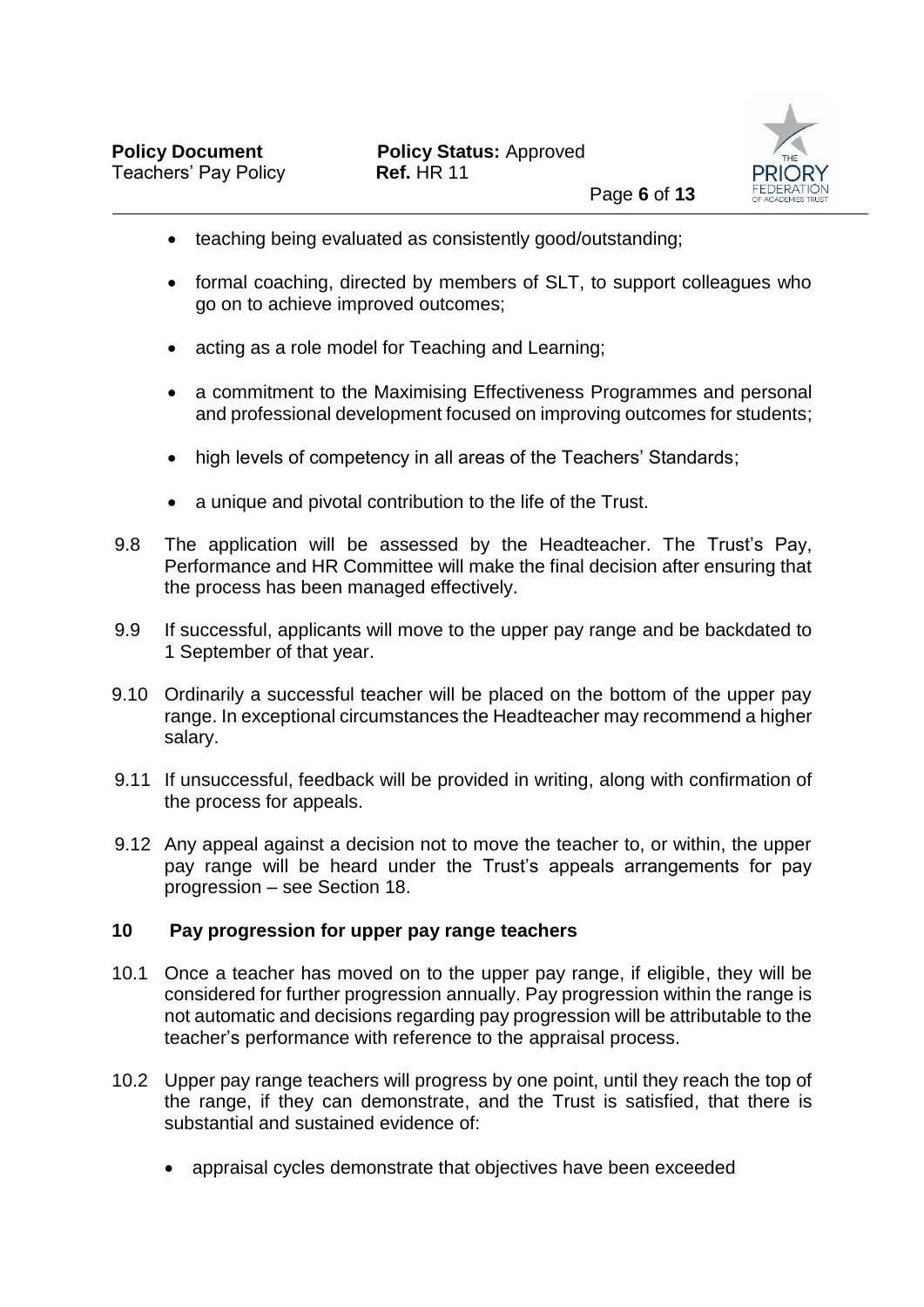

- teaching being evaluated as exceptional and exceeding expectations;
- formal coaching, directed by members of SLT, to support colleagues who go on to achieve improved outcomes;
- acting as a role model for Teaching and Learning;
- a commitment to the Maximising Effectiveness Programmes and personal and professional development focused on improving outcomes for students;
- high levels of competency in all areas of the Teachers' Standards;
- a unique and pivotal contribution to the life of the Trust.

## **11 Senior Leaders and Headteacher**

- 11.1 Pay decisions in relation to senior leaders (i.e. teachers paid on the Leadership Scale) will be based on criteria set out in the STPCD and the Teachers' Standards. Pay ranges for Headteachers, Deputy Headteachers and Assistant Headteachers will take account all permanent responsibilities of the role, any challenges that are specific to the role and all other relevant considerations including the skills and competencies required. Pay ranges will allow appropriate scope for performance related progression over time.
- 11.2 The Academy will be assigned to a Headteacher group calculated using its total unit score, in accordance with STPCD. A pay range will be determined for the Headteacher which will not normally exceed the maximum of the Headteacher group, unless the specific exceptional circumstances or candidate warrant it, up to an additional 25%.
- 11.3 A pay range will be determined for any Deputy Headteacher and Assistant Headteacher, considering how the role fits within the wider leadership structure of the Academy. The pay range will not normally exceed the maximum of the Headteacher group for the Academy and will not normally overlap with the pay range of the Headteacher, except in exceptional circumstances.

## **12 Pay progression for members of the leadership group**

12.1 Eligible members of the leadership group will be automatically considered for further progression and no application will be necessary. However annual pay progression within the range is not automatic and decisions regarding pay progression will be clearly attributable to the leadership group member's performance with reference to the appraisal process.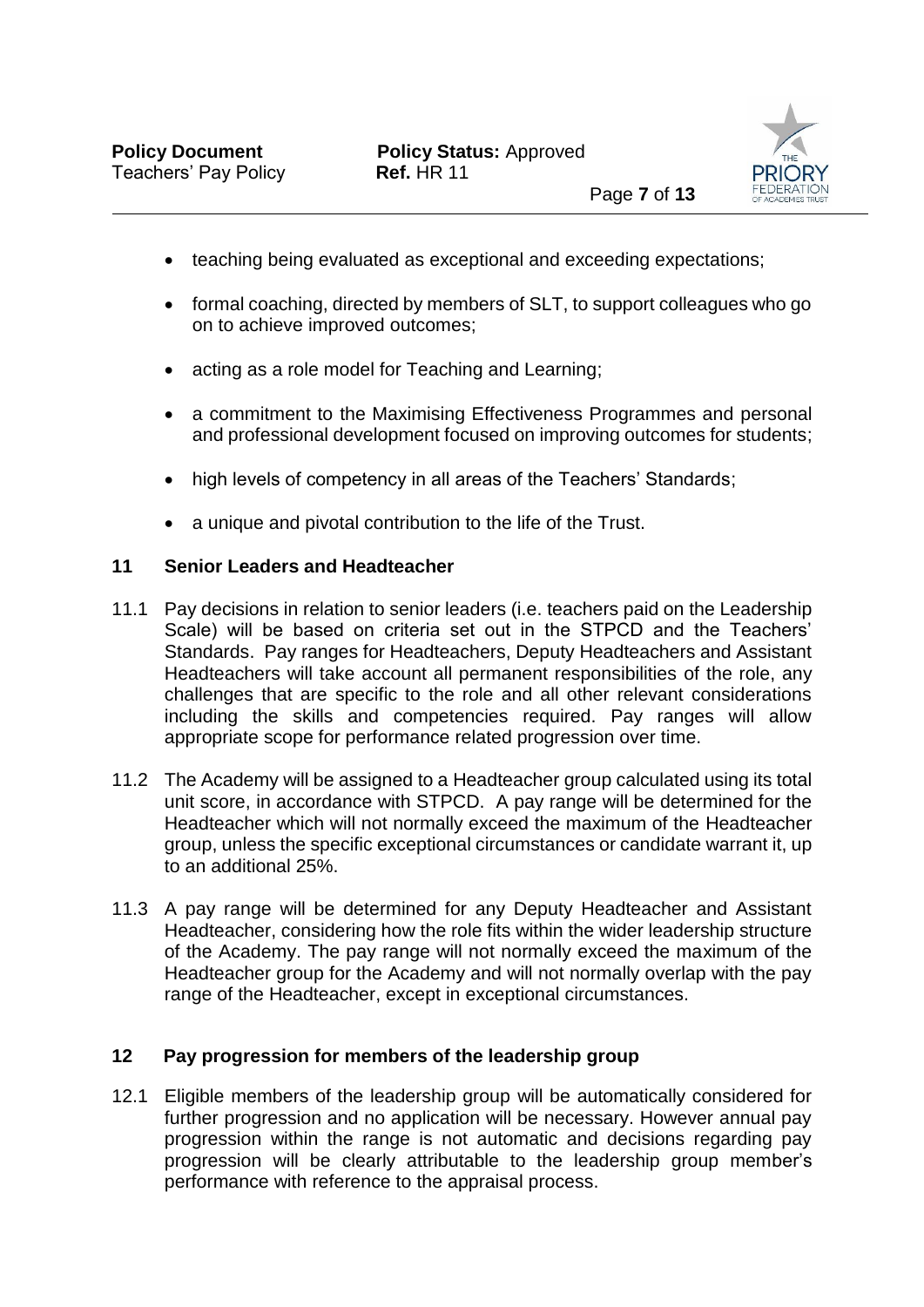

- 12.2 Leadership group members will progress by [one point] until they reach the top of their range if they can demonstrate and the Governing body is satisfied that there is evidence of sustained high quality of performance in the academy, leadership and management and pupil progress, clearly linked to school improvement priorities and outcomes.
- 12.3 Additional progression may be considered for members of the leadership group where performance is judged to be exceptional taking into account the criteria at 9.7 and where all objectives have been exceeded.
- 12.4 The Trust will commission an external Education Advisor to carry out the CEO's annual Performance Management assessment, with a review at six months. The performance review will include challenge against annually set performance targets at academy and Trust level. The Education Advisor will report back to the Trust's Pay, Performance and HR Committee, which has overall responsibility for the setting of the pay level for the CEO. 'CEO salary' will then be placed as an item on the Trust Board agenda for independent scrutiny and ratification.

# **13 Unqualified Teachers Scale**

 Salary bands for unqualified teachers are in accordance with Annex 4 of the STPCD:

| Points                     | Salary   |
|----------------------------|----------|
| 1 (unqualified teacher pay | £18, 419 |
| range minimum)             |          |
| $\overline{2}$             | £20,532  |
| 3                          | £22,644  |
| $\overline{4}$             | £24,507  |
| 5                          | £26,622  |
| 6                          | £28,735  |

(Figures current at policy start date).

# **14 Pay progression for unqualified teachers**

14.1 Unless unqualified teachers are employed on a fixed-point contract, they will be automatically considered for further progression and no application will be necessary. However annual pay progression within the range is not automatic and decisions regarding pay progression will be clearly attributable to the teacher's performance with reference to the appraisal process.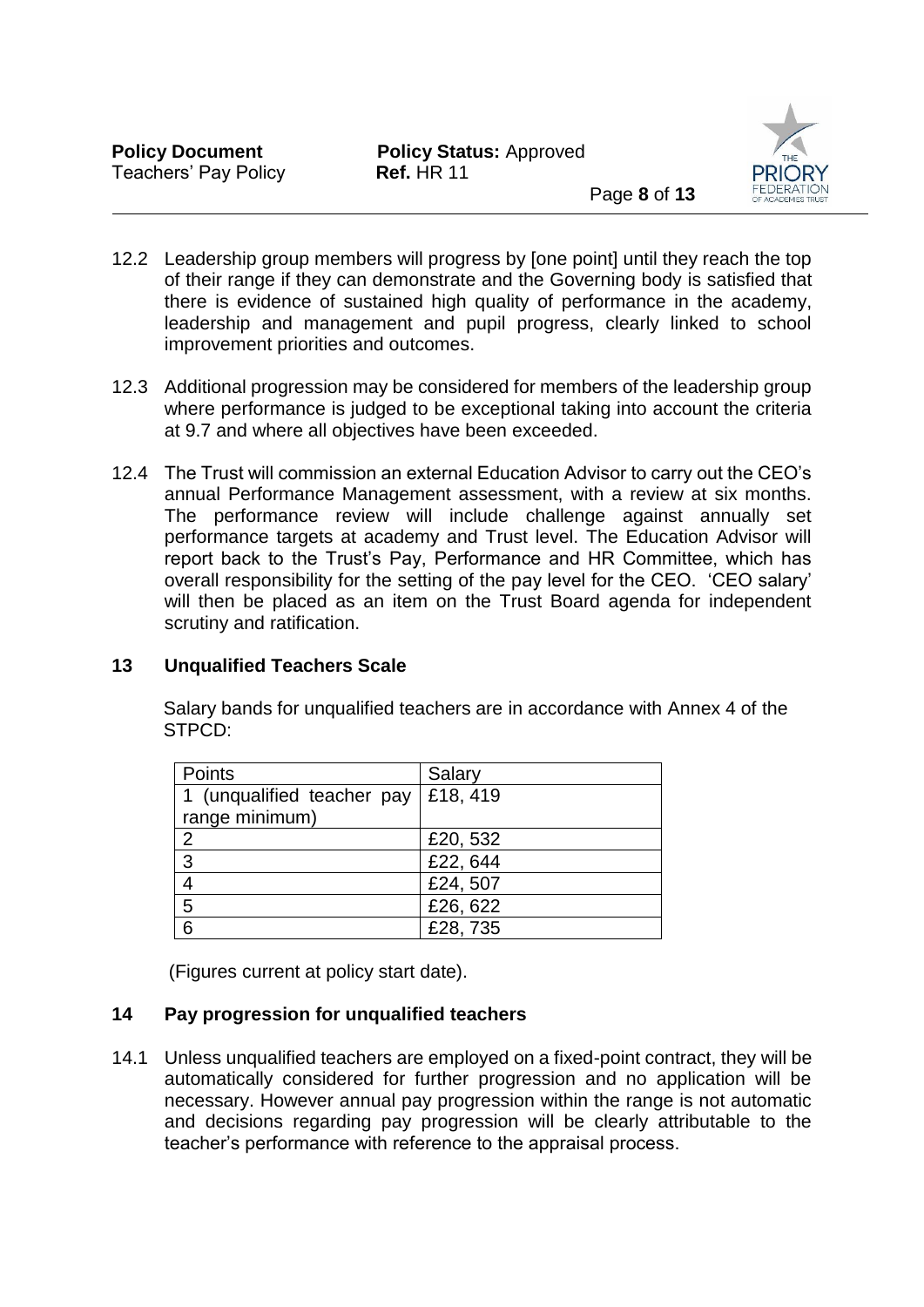

14.2 Judgements of performance will be made in relation to appraisal outcomes and meeting objectives. The minimum expectation to achieve pay progression is: 14.2.1 All objectives are met

- 14.2.2 The quality of the teaching throughout the year is good
- 14.2.3 Pupil progress targets achieved for all groups
- 14.3 Additional progression will be considered for unqualified teachers who demonstrate:
	- 14.3.1 All objectives are met and exceeded
	- 14.3.2 The quality of teaching throughout the year is considered exceptional and exceeds expectations
	- 14.3.3 Progress targets exceeded in the majority of groups or pupils

# **15 Teaching and Learning Responsibility (TLR) Payments**

- 15.1 The Trust pays TLR1 or TLR2 to a classroom teacher for undertaking a sustained additional responsibility, in the context of the Trust's staffing structure, for the purpose of ensuring the continued delivery of high-quality teaching and learning and for which the teacher is made accountable. The award is made whilst the teacher remains in the same post or occupies another post in the absence of a post-holder.
- 15.2 Current TLR values are as follows in accordance with the staffing structure:
	- TLR1 £8,291 £14,030 per annum
	- TLR 2 £2,873 £7,017 per annum
- 15.3 The Trust may award a fixed-term TLR3 to a classroom teacher for time limited, clearly defined school improvement projects, or one-off externally driven responsibilities, or where teachers are undertaking tutoring work outside of normal directed hours but during the school day, to provide catch-up support on learning lost to the Covid-19 pandemic. The annual value of a TLR3 will be no less than £571 and no greater than £2,833. Consecutive TLR3s for staff undertaking the same responsibility will not be awarded, except where the responsibility relates to tutoring as set out above. All teachers in receipt of a TLR will be expected to meet all relevant standards. (Figures current at policy start date)

# **16 Special Educational Needs (SEN) allowances**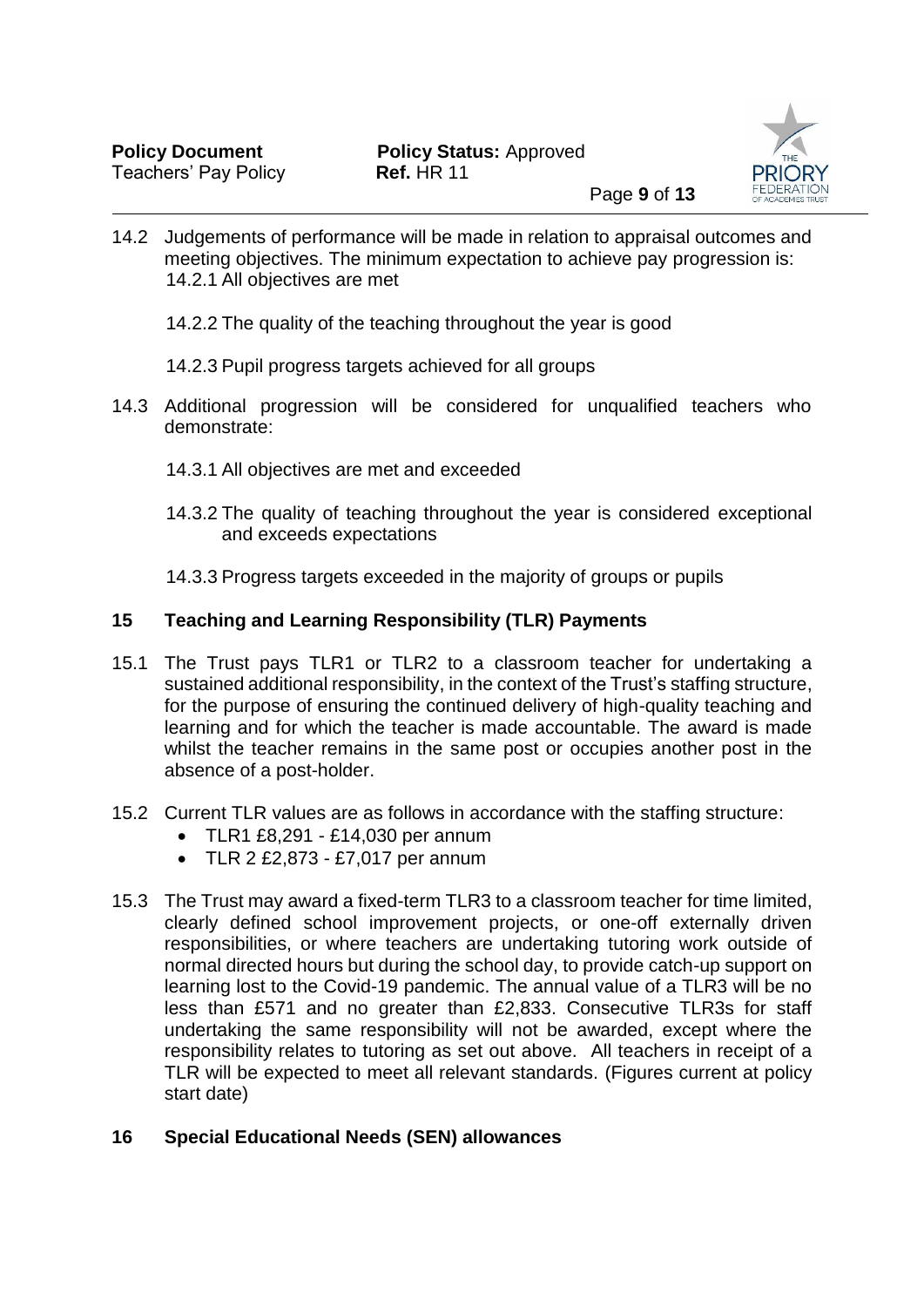

16.1 A SEN allowance will be paid to classroom teachers who meet the criteria set out in STPCD. Where a SEN allowance is to be paid, the spot value of between £2,270 and £4,479 will be determined based on the structure of the SEN provision.

# **17 Early Careers Teachers (ECTs)**

- 17.1 In the case of ECTs, determinations of performance and any pay recommendations will be made by means of the statutory induction process.
- 17.2 Eligible ECTs will be automatically considered for progression and no application will be necessary. However annual pay progression within the range is not automatic and decisions regarding pay progression will be clearly attributable to the ECT's performance with reference to the statutory induction process including the outcome of the formal assessments.

## **18 Part-time Teachers**

18.1 Teachers who work less than a standard working week are deemed to be part-time. Their hours and working time obligations will be set out in their contract of employment and in line with the provisions of the STPCD. The pay of part-time teachers will be determined in the same way as full-time teachers and any increase in pay will be paid pro-rata to full-time equivalent salary rates.

## **19 Short-Notice/Supply Teachers**

19.1 Teachers employed on a day-to-day or other short-notice basis will be paid on a daily basis calculated on the assumption that a full working year consists of 194 days. Periods of employment for less than a day will be calculated pro-rata. Teachers working in these capacities will be paid the agreed rate for the job and are not subject to the appraisal process.

## **20 Pay Protection**

20.1 Pay protection arising from changes to pay and structure will be in line with the provisions of the STPCD.

## **21 Absence and Pay Progression**

- 21.1 Employees who are absent long term (including but not limited to maternity leave and long term sick leave due to a disability) are still eligible to be considered for pay progression.
- 21.2 In such cases, the Trust will take into account the criteria set out in this policy, but use the period of time prior to the employee commencing their period of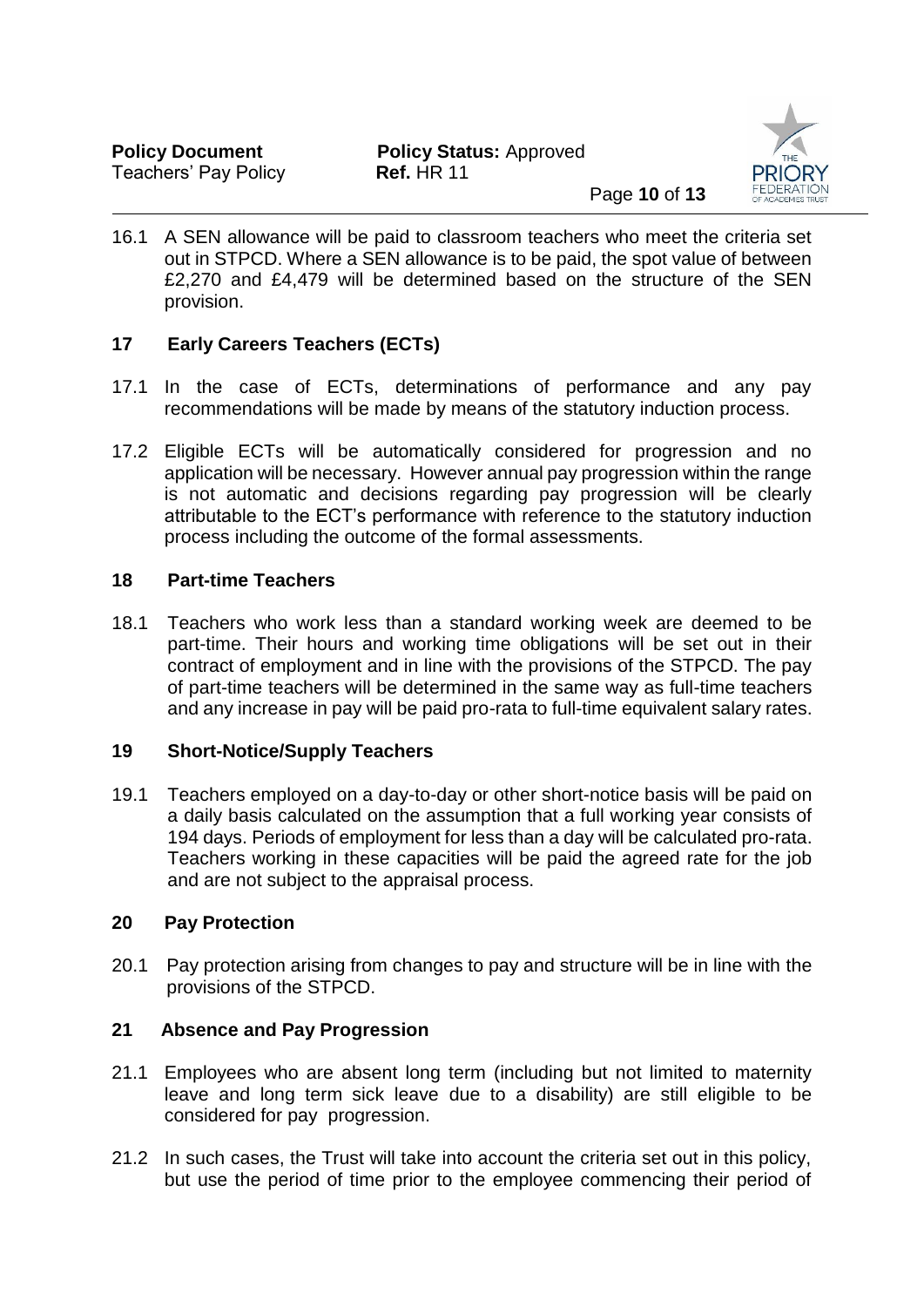

absence. In most cases this will be the preceding year or two years for progression on to the upper pay range. If there is sufficient time for assessment in the current cycle, that period may also be considered.

# **22 Appeals**

- 22.1 The pay appeals process performs the function of the grievance procedure on pay matters and so employees will not be able to raise the complaint under the Trust grievance procedure following conclusion of a pay appeal.
- 22.2 As part of the normal salary review process, the Headteacher will inform the teacher of the pay decision. Upon receipt of written notification of the pay decision, if the teacher is dissatisfied they should first discuss the decision with the Headteacher within five working days of receipt of the notification.
- 22.3 This discussion gives an opportunity for a teacher to discuss the decision on their pay, to gain an understanding of why the pay recommendation and decision were made and to resolve issues quickly and informally. If this does not resolve an issue, a teacher may follow the formal procedure set out below.
- 22.4 If a teacher wishes to appeal against the decision made, they may do within five working days of the written decision on the grounds that the committee who made the decision:
	- a) incorrectly applied any provision of the STPCD;
	- b) failed to have proper regard for statutory guidance;
	- c) failed to take proper account of relevant evidence;
	- d) took account of irrelevant or inaccurate evidence;
	- e) was biased; or
	- f) unlawfully discriminated against the teacher.
- 22.5 Appeals against pay decisions should be made in writing to the Clerk to the Trustees stating the grounds of the appeal in accordance with section 22.4. Upon receipt, a panel of trustees will convene a meeting to consider the appeal. Employees have the right to be represented by a recognised trade union or a work colleague. The employee is responsible for making these arrangements and for providing their representative with any paperwork they require for the hearing. The teacher should inform the clerk to the Trustees who their chosen companion is, in good time before the hearing.
- 22.6 A written invitation and a minimum of five working days' notice will be given. The decision of the panel will be confirmed in writing. The teacher or their representative will have the opportunity to make representations to the Trustees panel and a representative from the original committee will also attend to present the management case. A note taker will also be present.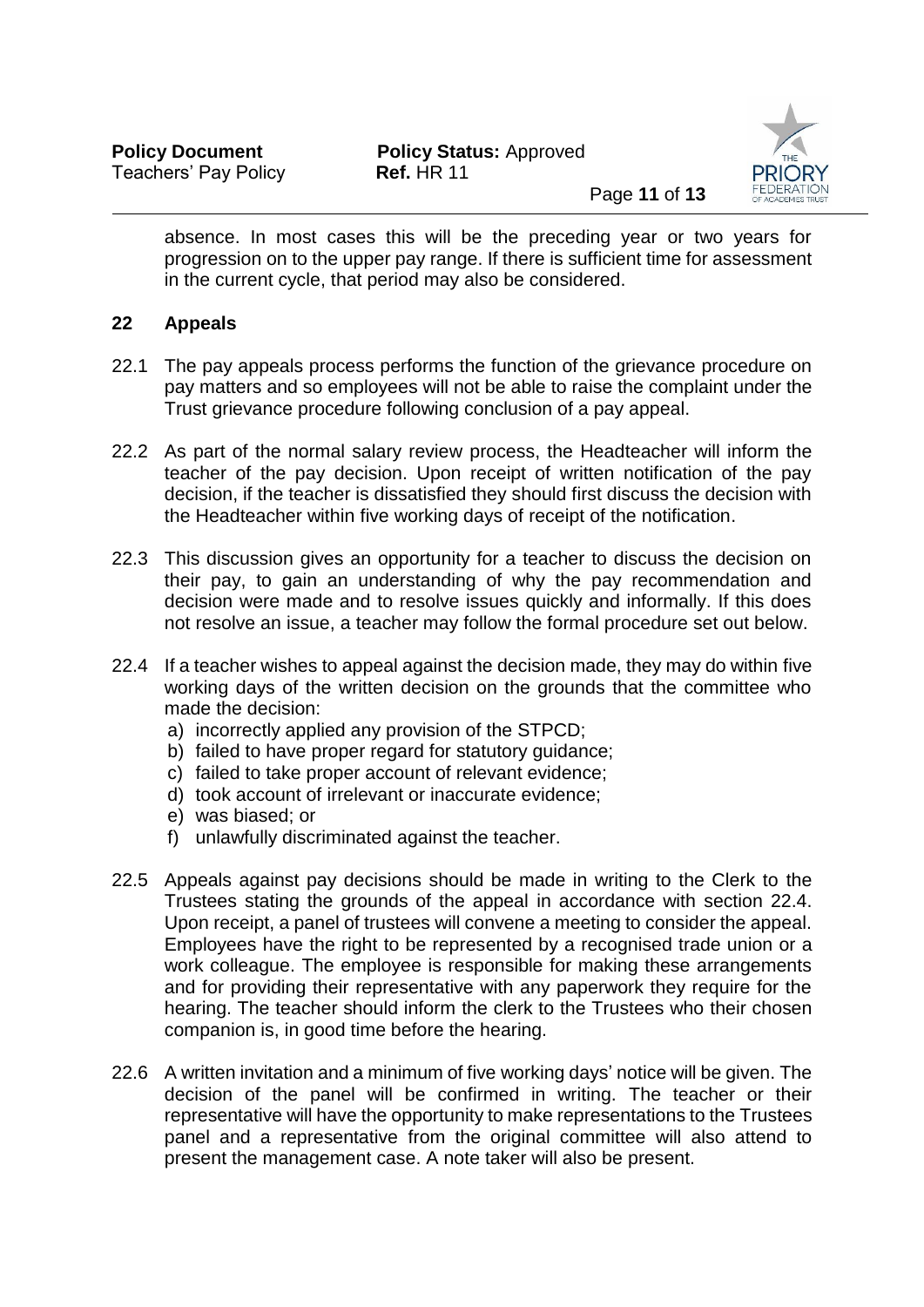

- 22.7 A final appeal can be made to the Chair of the Trust. The Chair of the Trust will convene a meeting to consider the appeal with one Trustee who was not a panel member in the previous appeal. The teacher or their representative will have the opportunity to make representations to the final appeal panel and a representative from the Trustees panel will also attend to present the management case. A note taker will also be present.
- 22.8 A written invitation and a minimum of five days' notice will be given. The decision of the panel will be confirmed in writing within 10 working days.
- 22.9 Following the outcome of the final appeal, there is no further right of appeal.

## **23 Monitoring the Impact of the Policy**

23.1 This policy complies with equalities legislation. The Trust will monitor the outcomes and impact of this policy on an annual basis, including trends in progression across specific groups of teachers to assess its effects and the Trust's continued compliance with equalities legislation.

# **24 Review of Policy**

24.1 This policy is reviewed annually by the Trust in accordance with section three guidance in STPCD. We will monitor the application and outcomes of this policy to ensure it is working effectively.

## **25 Policy Change**

25.1 This policy may only be amended or withdrawn by The Priory Federation of Academies Trust.